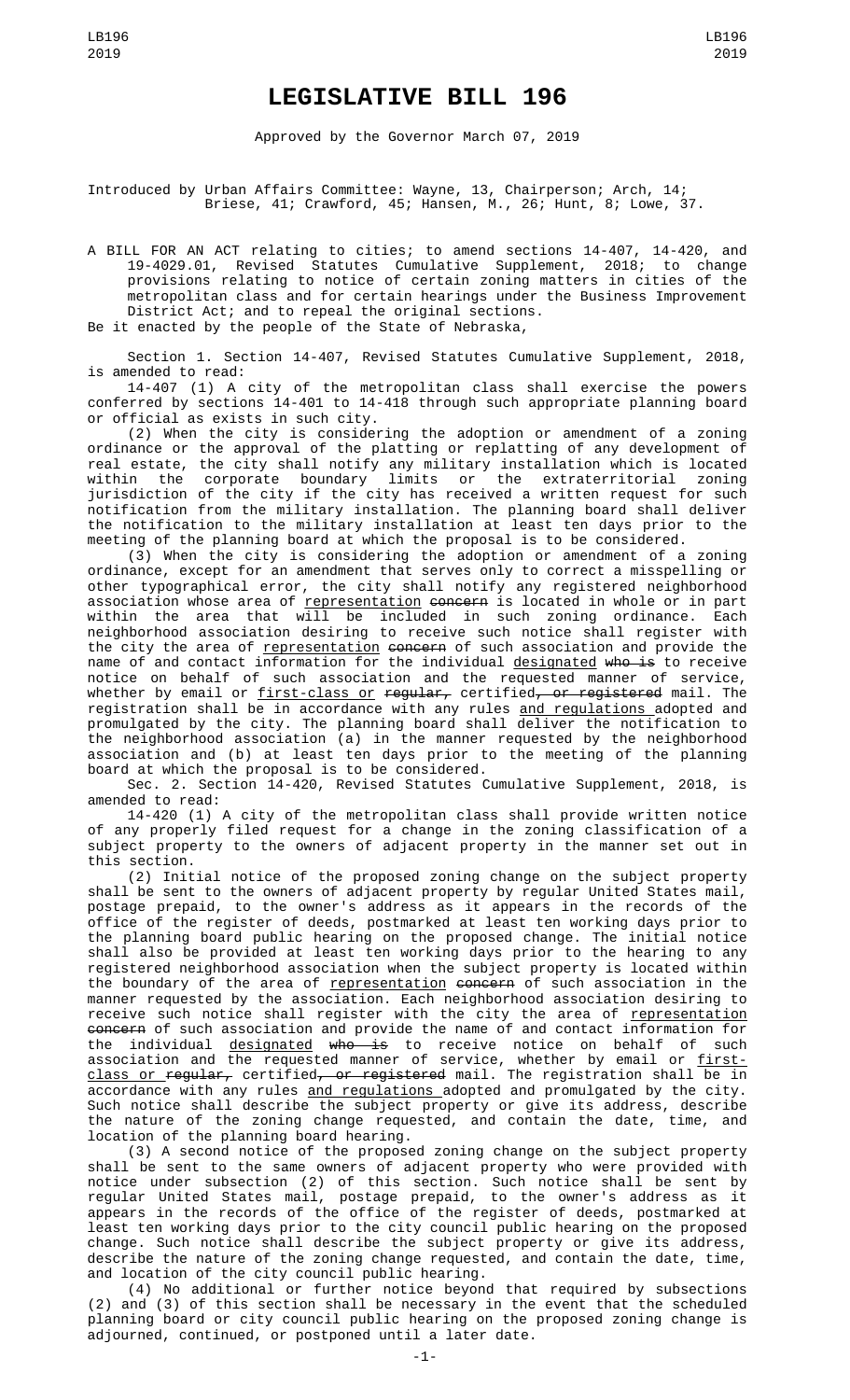(5) The requirements of this section shall not apply to proposed changes in the text of the zoning code itself or any proposed changes in the zoning code affecting whole classes or classifications of property throughout the jurisdiction of the city.

(6) Except for a willful or deliberate failure to cause notice to be given, no zoning decision made by a city of the metropolitan class either to accept or reject a proposed zoning change with regard to a subject property shall be void, invalidated, or affected in any way because of any irregularity, defect, error, or failure on the part of the city or its employees to cause notice to be given as required by this section if a reasonable attempt to comply with this section was made. No action to challenge the validity of the acceptance or rejection of a proposed zoning change on the basis of this section shall be filed more than one year following the date of the formal acceptance or rejection of the zoning change by the city council.

(7) Except for a willful or deliberate failure to cause notice to be given, the city and its employees shall not be liable for any damage to any person resulting from any failure to cause notice to be given as required by this section when a reasonable attempt was made to provide such notice. No action for damages resulting from the failure to cause notice to be provided as required by this section shall be filed more than one year following the date of the formal acceptance or rejection of the proposed zoning change by the city council.

(8) For purposes of this section:

(a) Adjacent property shall mean any piece of real property any portion of which is located within three hundred feet of the nearest boundary line of the subject property or within one thousand feet of the nearest boundary line of the subject property if the proposed zoning change involves a heavy industrial district classification;

(b) Owner shall mean the owner of a piece of adjacent property as indicated on the records of the office of the register of deeds as provided to or made available to the city no earlier than the last business day before the twenty-fifth day preceding the planning board public hearing on the zoning change proposed for the subject property; and

(c) Subject property shall mean any tract of real property located within the boundaries of a city of the metropolitan class or within the zoning jurisdiction of a city of the metropolitan class which is the subject of a properly filed request for a change of its zoning classification.

Sec. 3. Section 19-4029.01, Revised Statutes Cumulative Supplement, 2018, is amended to read:

19-4029.01 (1) At least ten days prior to the date of any hearing under sections 19-4029, 19-4029.02, and 19-4029.03, notice of such hearing shall be given by:

(a) One publication of the notice of hearing in a  $legal$  newspaper  $in$  or of</u></u> general circulation in the city;

(b) Mailing a copy of the notice of hearing to each owner of taxable property as shown on the latest tax rolls of the county treasurer for such county;<br>(c)

Providing a copy of the notice of hearing to any neighborhood association registered pursuant to subsection (2) of this section in the manner requested by such neighborhood association; and

(d) If an occupation tax is to be imposed, mailing a copy of the notice of hearing to each user of space in the proposed <u>business improvement </u>district.

(2) The notice required by subdivision (1)(c) of this section shall be provided to any neighborhood association which is registered pursuant to this subsection and whose area of <u>representation</u> <del>concern</del> is located, in whole or in part, within a one-mile radius of the existing or proposed boundaries of the business improvement district. Each neighborhood association desiring to receive such notice shall register with the city the area of <u>representation</u> <del>concern</del> of such association and provide the name of and contact information for the individual <u>designated</u> <del>who is</del> to receive notice on behalf of such association and the requested manner of service, whether by email or <u>first-</u> <u>class or</u> <del>regular,</del> certified<del>, or registered</del> mail. The registration shall be in accordance with any rules <u>and regulations </u>adopted and promulgated by the city.

(3) Any notice of hearing for any hearing required by section 19-4029 shall contain the following information:

(a) A description of the boundaries of the proposed <u>business improvement</u> district;

(b) The time and place of a hearing to be held by the city council to consider establishment of the business improvement district;

(c) The proposed public facilities and improvements to be made or maintained within any such business improvement district; and

(d) The proposed or estimated costs for improvements and facilities within the proposed business improvement district and the method by which the revenue shall be raised. If a special assessment is proposed, the notice shall also state the proposed method of assessment.

(4) Any notice of hearing for any hearing required by sections 19-4029.02 and 19-4029.03 shall contain the following information:

(a) A description of the boundaries of the area to be added to the existing business improvement district and a description of the new boundaries of the modified business improvement district;

(b) The time and place of a hearing to be held by the city council to consider establishment of the modified <u>business improvement d</u>istrict; (c) The new public facilities and improvements, if any, to be made or

-2-